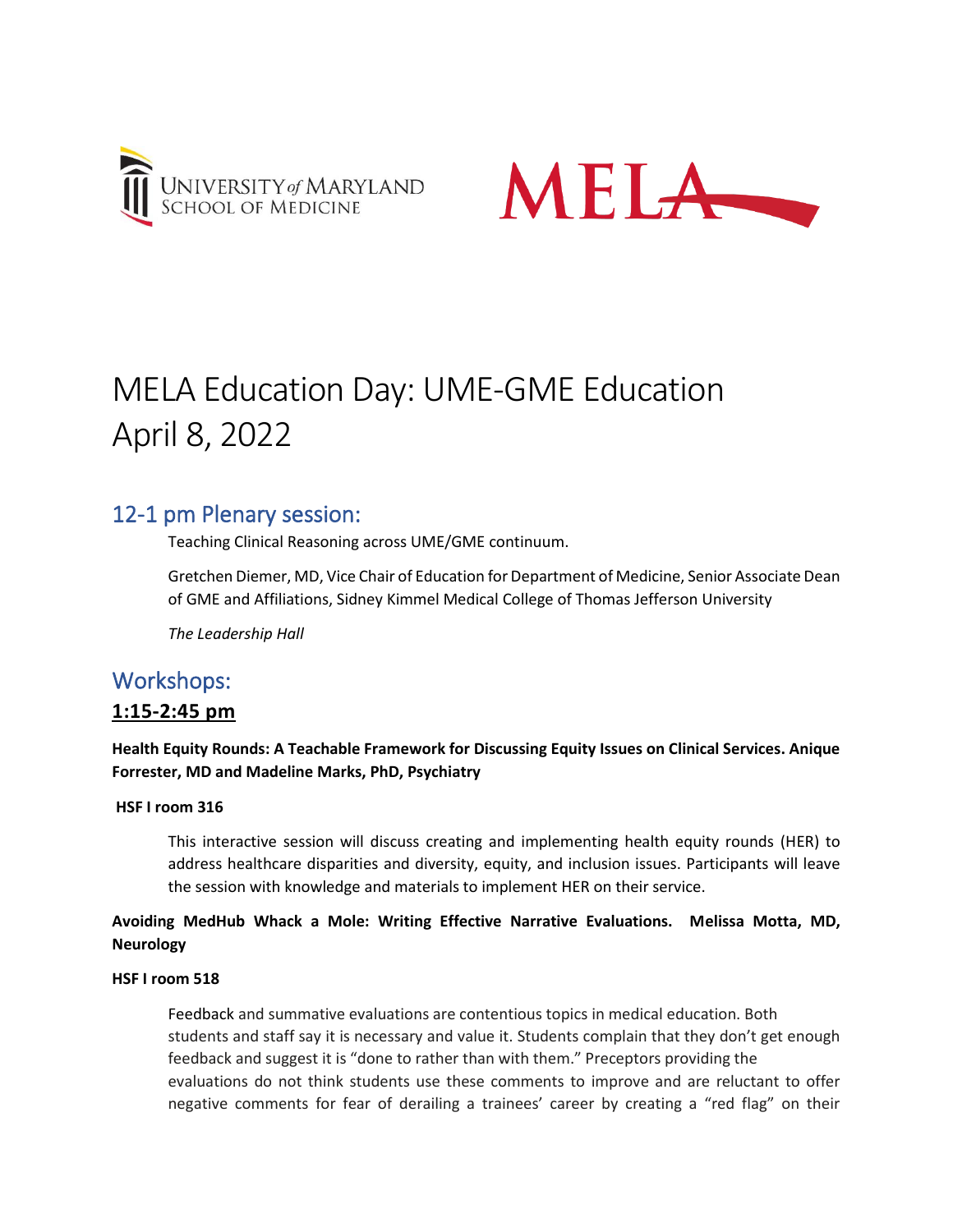summative evaluations. As we move away from quantitative measures, we need better qualitative measures of learner performance. Where do we begin to untangle this quagmire? This interactive workshop will include a discussion of the following topics:

- 1. Define the purpose and function of feedback, assessments, and evaluations.
- 2. Identify the difference between and coach and a judge and reconcile the dual purposes of assessment.
- 3. Construct a framework for writing informative narrative evaluations based on competencies to provide qualitative information on the learners' performance.
- 4. Apply this framework to summative evaluations samples and create high quality narrative evaluations.

**Structuring a Successful Mentoring Program and Writing Effective Letters of Recommendation. Susan Wolfsthal, MD, Danielle Baek, MD, Christina Koch, MD, Dara Farber, MD. Internal Medicine and Pediatrics** 

#### **HSF I room 318**

Having an effective, coordinated, and personalized mentoring program is essential for students and trainees to be successful. Mentoring occurs on multiple levels including personal issues, career planning, curriculum choices, research and residency and fellowship applications. Through an interactive format, we will explore the elements of personal and programmatic mentoring and identity components and metrics for success of your mentees. In addition, we will explore how best to advocate your mentee through your letters of recommendations.

#### **Professional Ethics. Seema Deshpande, MD and Susan Sankova, MD Anesthesiology**

#### **HSF I room 516**

This session is designed to review, then compare principles of medical and professional ethics. Once these terms have been reviewed the principles will be applied in context to three true-tolife cases which may arise in the graduate medical education environment. The goals of the round table discussion will be to help participants increase their ability to recognize and define ethical issues and provide some experience applying these principles "in situ" to their work as education leaders.

## **3-4:30 pm**

# **Beyond Feedback Friday: Effective Feedback for Clinical Learning Environments. Peter Jin, MD, Neurology**

#### **HSF I room 518**

Providing feedback in the clinical learning environment is difficult. Many things work against us, namely time. One-on-one interactions with learners are brief, patient care is a competing priority, and longitudinal relationships are rare. In this interactive session, we will discuss a series of vignettes that highlight challenges in feedback. We will connect our discussions to a primer on the literature of feedback and motivation psychology. By the end of the session, attendees will be better equipped to deliver effective feedback on the wards.